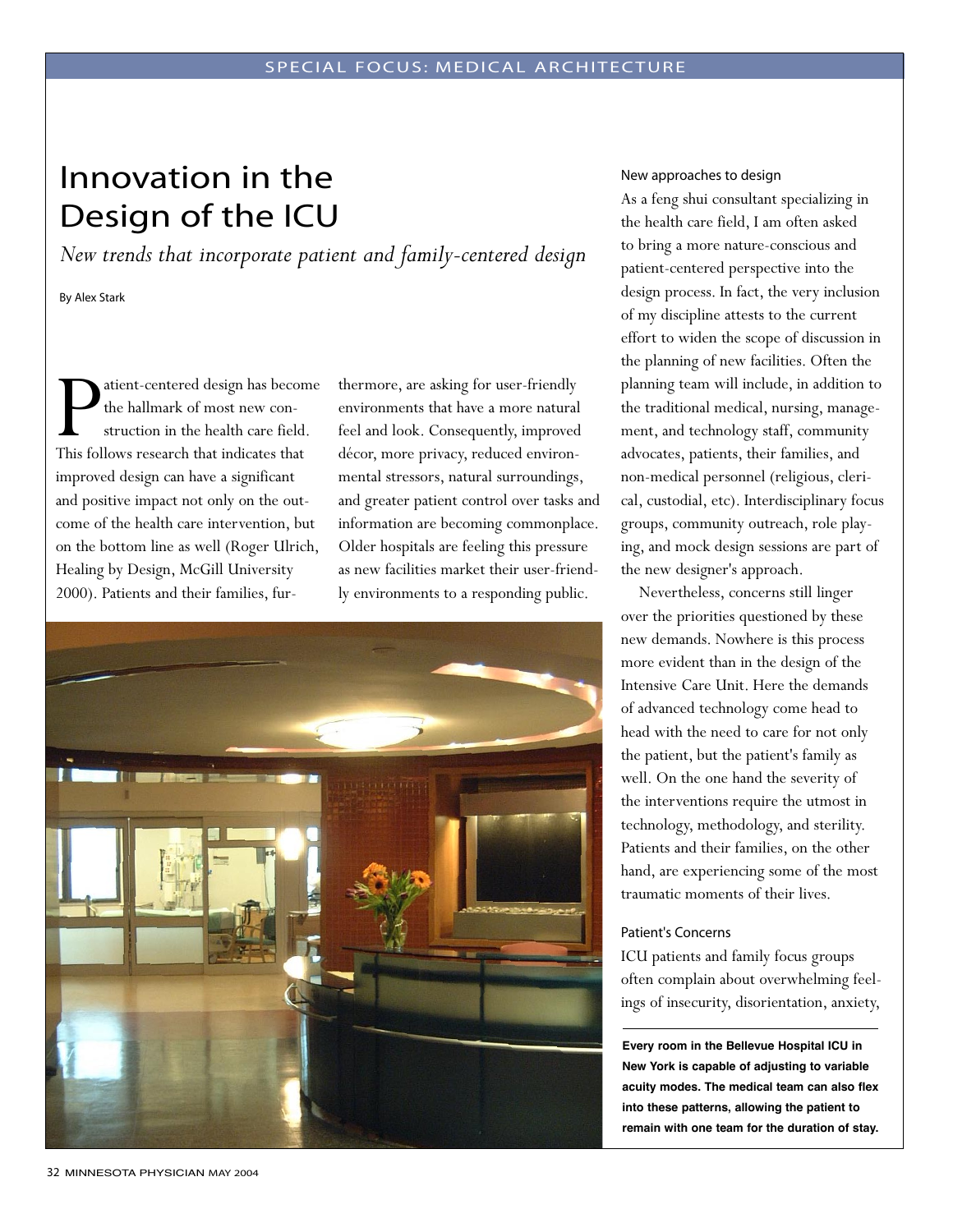fear and anger (Kirk Hamilton, "Impact of the ICU 2010 Report", in Design & Health, International Academy of Design & Health, 2003). The sheer volume of technology, the unfamiliar, sterile surroundings, lack of privacy, constantly revolving medical teams, incessant noise and glaring light, and the lack of natural forms, materials, and sensory experiences all add to this traumatic experience. As a result, the patients feel trapped in an environment they dislike and cannot control, and their families feel helpless. In addition, the ICU patient is often predisposed to cognitive impairments due to their stressed conditions, psychoactive medications, and physical trauma. The result is often dementia. A study at the Yale School of Medicine estimates that between 50% and 80% of older patients suffer dementia in the ICU (Pisani, Margaret, Cognitive Impairment in the Intensive Care Unit, Yale, 2003).

#### Design Strategies

Many of the family's concerns can be readily addressed by allowing the family to enjoy greater interaction with the patient and the ward. Waiting rooms in

many new facilities now include sleeping accommodations, lockers, private phone and internet booths, playrooms for children, kitchen and pantry facilities, soothing music, and even fish tanks, water falls and nature views. In some cases, overnight stays in the ICU room are encouraged, particularly in pediatric facilities. Many designers now allocate a zone within the ICU room for this purpose. At the Woodwinds Health Campus in St. Paul, for example, the zone closest to the window is the family's domain and can include a sleeper sofa. A similar arrangement is used at Clarian Methodist Hospital in Indianapolis.

Providing familiarity is another important concern. Designers are taking cues from the hospitality industry and creating hospitals that feel much more like traditional homes. At Woodwinds and at Clarian Methodist, for example, a TV, VCR, and CD player are all standard in the room, as is a special tack board for cards and notes in the step-down units. A small shelf near the bed serves to hold personal items. Adjustable light dimmers can be controlled by a family member. At Woodwinds a sliding wall panel, finished

in natural wood veneer, allows for the headwall delivery system to be concealed if the situation permits.

Despite the need for round-the-clock nursing supervision and for visibility through glass walls or large corridor windows, patient's privacy can be enhanced by providing adjustable curtains and blinds. Low glare glass, furthermore, is helpful in controlling night-time reflections within the room.

### Need for a more natural environment

Research demonstrates that views of nature are important in the health care setting: patients who enjoy views of nature heal faster than control groups that look onto blank walls (Claire Cooper Marcus, Healing Gardens, John Wiley & Sons, 1999 and Ulrich, 2000). Although codes now require windows in all ICU rooms, the view from these rooms should include greenery and more distant vistas. In some cases, landscapes and nature photography can be introduced within the room, not only as art on the walls, but also as part of the ceiling design and on fabrics.



**The Woodwinds Health Campus in St. Paul offers ICU rooms with nature views, sleeper sofas, personalized decor and adjustable lighting and window treatments. Overhead paging has been eliminated and alarms are silent wherever possible.Waiting rooms include fireplaces, play rooms, private phones, kitchen and pantry facilities, and fish tanks.**